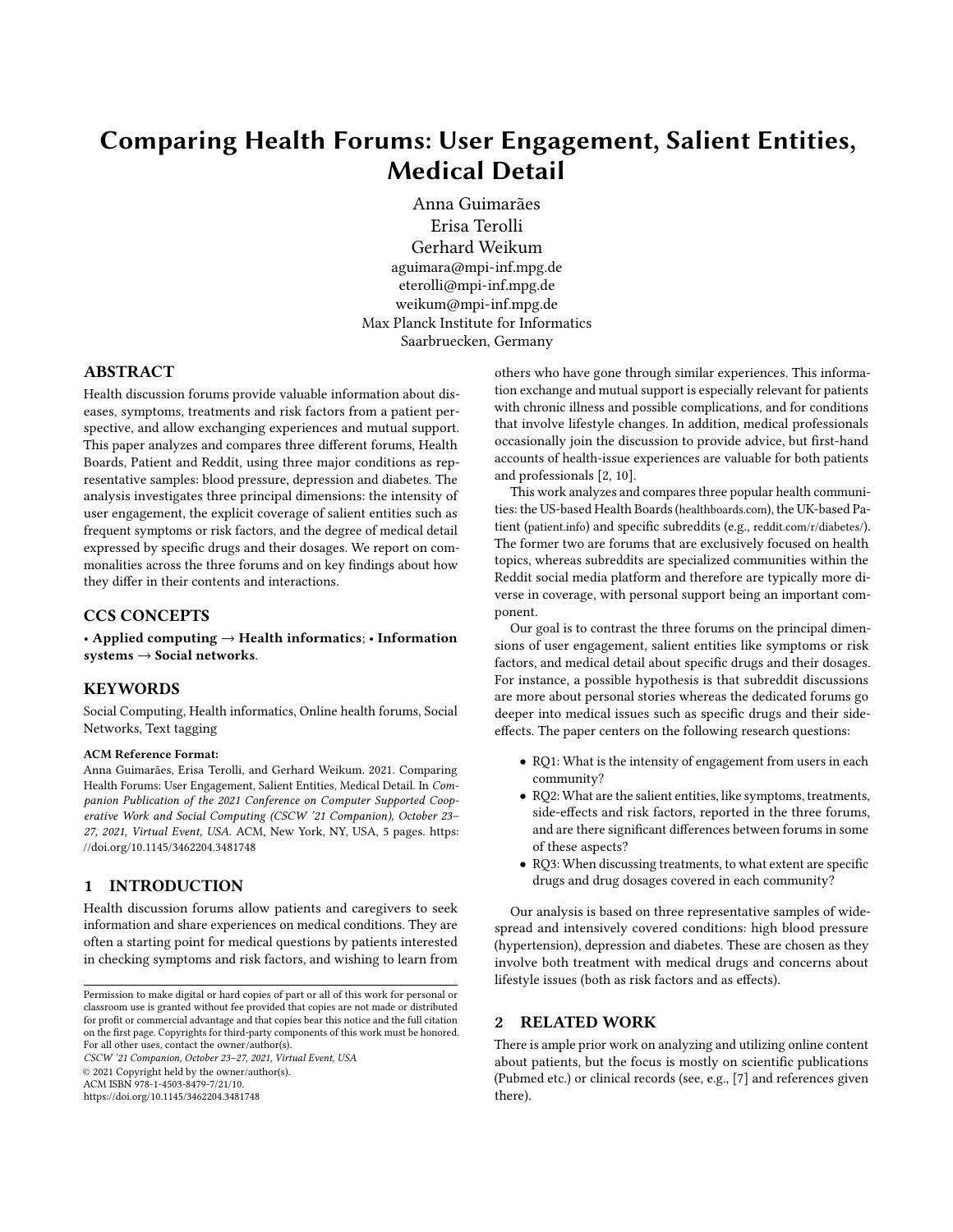| Source               | <b>Blood Pressure</b>    |                          | Depression |                          |         | <b>Diabetes</b> |          |        |                          |
|----------------------|--------------------------|--------------------------|------------|--------------------------|---------|-----------------|----------|--------|--------------------------|
|                      | #Threads                 | # $Posts$                | #Users     | #Threads                 | #Posts  | #Users          | #Threads | #Posts | #Users                   |
| <b>Health Boards</b> | 4144                     | 26280                    | 3545       | 6650                     | 46243   | 7992            | 2383     | 12392  | 2548                     |
| Patient              | 910                      | 8502                     | 66         | 6243                     | 72689   | 6849            | 545      | 4440   | 682                      |
| $r/H$ ypertension    | 482                      | 1978                     | 504        | $\overline{\phantom{a}}$ |         |                 |          | ۰      | $\overline{\phantom{0}}$ |
| r/BloodPressure      | 720                      | 3033                     | 789        | ۰.                       |         |                 |          |        | $\overline{\phantom{0}}$ |
| $r/D$ epression      | $\overline{\phantom{a}}$ | $\overline{\phantom{0}}$ |            | 709116                   | 2300273 | 378626          |          |        |                          |
| r/Diabetes           | $\overline{\phantom{0}}$ | $\overline{\phantom{0}}$ | ۰          | $\overline{\phantom{a}}$ |         |                 | 57216    | 622385 | 32358                    |

<span id="page-1-1"></span>Table 1: Total number of threads, posts and users, and average of posts per thread and users per thread for each dataset.

Health forums have received less attention; prior work includes examining the role of caregiver support [\[6\]](#page-4-3), querying and QA for effective search [\[12,](#page-4-4) [15\]](#page-4-5), and the spread of misinformation [\[1,](#page-3-1) [5\]](#page-3-2). The influence of cultural background on how patients express themselves in Talklife, regarding medical vs. lay-user terminology, is investigated by [\[13\]](#page-4-6).

Specialized health forums, such as TuDiabetes, were studied by [\[9,](#page-4-7) [11\]](#page-4-8). An example of studying specialized communities of cancer patients is the work by [\[8\]](#page-4-9).

General-purpose social-media platforms also host health discussions. For example, [\[3\]](#page-3-3) leverages data from Facebook and Reddit for cancer patients to create language models for user posts. The role of user engagement in discussions about schizophrenia on Twitter was studied by [\[4\]](#page-3-4). Another health condition that received attention is depression, for which prior work aimed to detect early indicators of potential self-harm and harm prevention [\[16,](#page-4-10) [17\]](#page-4-11).

## 3 DATA COLLECTION

For this comparative study, we collected discussion threads from three kinds of forums:

- 1. Health Boards, a large community with message boards for 200+ different topics [\(healthboards.com/boards\)](healthboards.com/boards),
- 2. Patient, a UK-based forum covering several topics, from specific diseases to general wellness [\(patient.info/health\)](patient.info/health),
- 3. Subreddits focused on the topics of blood pressure (hypertension), depression and diabetes:<reddit.com/r/BloodPressure> and [reddit.com/r/Hypertension,](reddit.com/r/Hypertension) [reddit.com/r/Depression,](reddit.com/r/Depression) [re](re- ddit.com/r/Diabetes)[ddit.com/r/Diabetes,](re- ddit.com/r/Diabetes)<sup>[1](#page-1-0)</sup>.

We collected all publicly available posts up to 4 April 2020, using a web scraper for the first two forums and Reddit API querying for the four subreddits. Statistics on these datasets are given in Table [1.](#page-1-1) The whole corpus is preprocessed using efficient NLP tools to detect medical entities as described in [4.2.](#page-2-0) Annotated data is available at [people.mpi-inf.mpg.de/~aguimara/health.](people.mpi-inf.mpg.de/~aguimara/health) To respect data ownership, we omit post content and user information, and instead provide the URLs of the original posts.

### 4 ANALYSIS AND COMPARISON OF HEALTH FORUMS

In this section, we examine the key characteristics of discussions in terms of user engagement, salient topics and medical detail.

When comparing observed frequencies between different forums or different conditions, we ensure statistical significance by a Chi-Squared test reporting the chi-squared value and p-value. When comparing the mean values of different observations, we employ a one-way Anova test reporting the F-test statistic and p-value. Each Anova test is followed by a Games-Howell post-hoc test to show differences between pairs of observations.

## 4.1 RQ1: What is the intensity of engagement from users in each community?

As a first measure of engagement, we compare the lengths of discussion threads in each community, by the number of replies per initial post. For all three conditions, threads on Patient are significantly longer than on Health Boards and Reddit ( $Hypertension \rightarrow$  $F(2, 5533) = 1214.8, p < 0.05; Depression \rightarrow F(2, 60141) =$ 1020.1,  $p < 0.05$  Diabetes  $\rightarrow F(2, 60141) = 1020.1444$ ,  $p < 0.05$ ;). Reddit threads are the shortest on Hypertension and Depression; only the diabetes subreddit has longer threads than Health Boards. This suggests that despite the much larger post volume in Reddit, there is a major point for dedicated health forums where users engage in more intensive exchange of experiences.

A similar observation holds for the frequency of initial posts that receive no replies at all. Around 35% of submissions to the health subreddits under consideration received no replies. However, this should not be overinterpreted, as even specialized subreddit communities exhibit high user fluctuation, wide topical diversity and possible digression.

The third measure is the number of *distinct users* who participate in a thread. In this regard, subreddits show the largest numbers, and the Patient forum shows the lowest (*Hypertension*  $\rightarrow$  *F*(2, 5533) = 1485.4,  $p \lt 0.05$ ; Depression  $\rightarrow F(2, 722006) = 10106.3, p \lt 0.05$ 0.05; *Diabetes*  $\rightarrow$   $F(2, 60141) = 1660.6, p < 0.05$ . This indicates that Patient users are more likely to repeatedly contribute to a discussion, whereas Reddit users often give merely a single reply.

4.1.1 Key findings. Overall, despite the higher total activity on Reddit, the two dedicated health forums show higher intensity of user engagement. Threads on Health Boards and Patient are longer, more likely to get at least one reply, and users are more likely to participate several times in the same discussion.

<span id="page-1-0"></span><sup>1</sup>All health forums last accessed on July 21, 2021.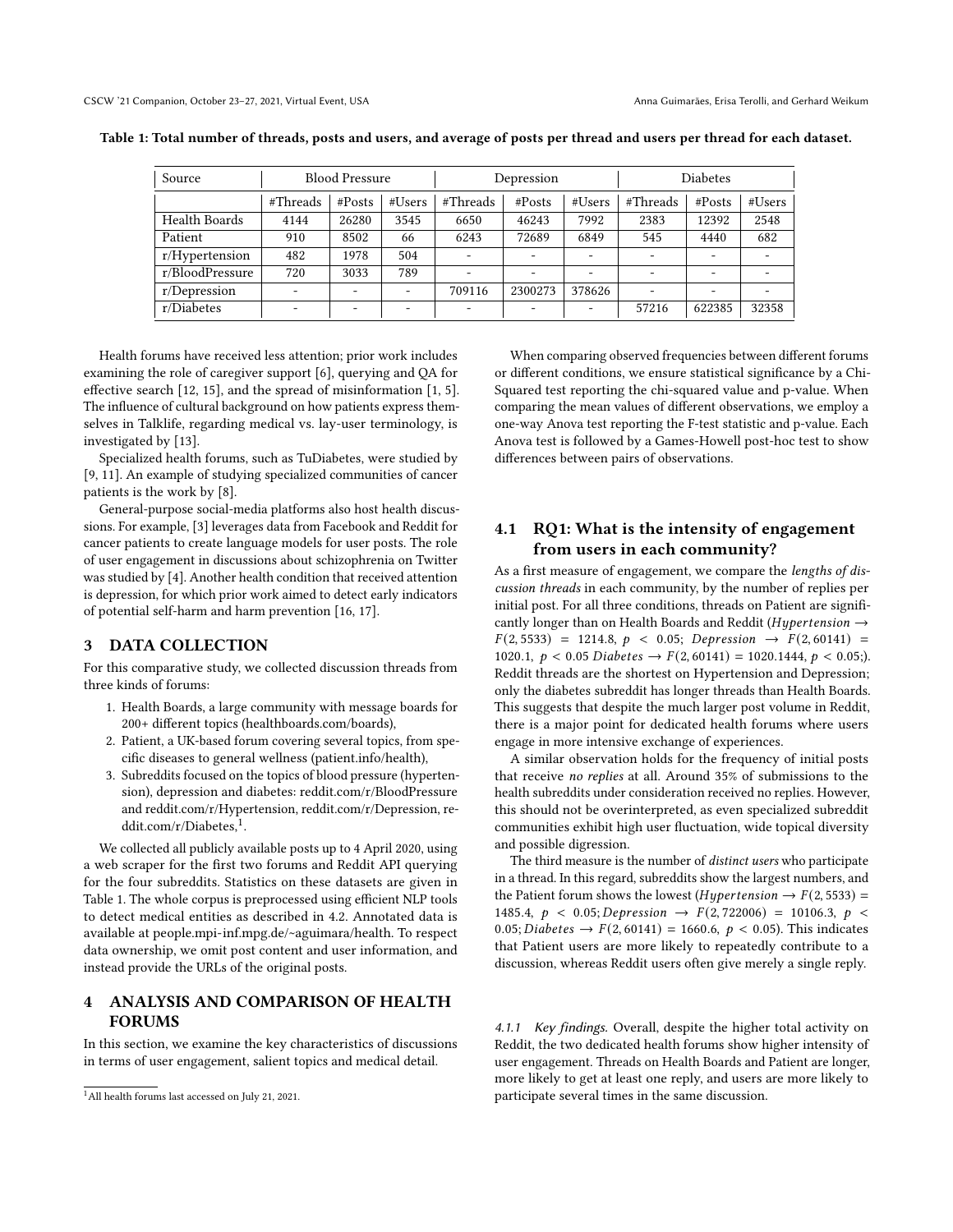<span id="page-2-1"></span>

| Category               | <b>Blood Pressure</b>         | <b>Diabetes</b>            | Depression                                       |
|------------------------|-------------------------------|----------------------------|--------------------------------------------------|
| Symptoms               | Headaches                     | Weight Change, Fatigue     | Anxiety, Insomnia, Fatigue,<br>Suicidal Thoughts |
| <b>Risk Factors</b>    | Alcohol,<br>Smoking,<br>Salt, | Obesity, Cholesterol, Fam- | Alcohol, Anxiety, Stress                         |
|                        | <b>Stress</b>                 | ily History                |                                                  |
| Complications          | Heart Problems, Stroke        | Eye Damage, Foot Damage    | Anxiety, Panic Disorder,                         |
|                        |                               |                            | Suicidal Thoughts                                |
| Treatments (lifestyle) | Eating, Diet, Exercise        | Eating, Exercise           | Cognitive Behavioral Ther-                       |
|                        |                               |                            | apy, Exercise                                    |
| Treatments (drugs)     | ACE Inhibitors, Diuretics,    | Insulin, Metformin         | <b>SSRIs, SNRIs</b>                              |
|                        | Beta Blockers                 |                            |                                                  |

#### Table 2: Frequent entities and entity categories.

#### Table 3: Comparing frequencies of entity categories.

<span id="page-2-2"></span>

| Condition           | <b>Entity Group</b> | <b>Health Boards</b> | Patient | Reddit   | <b>Statistical Test</b>                  |
|---------------------|---------------------|----------------------|---------|----------|------------------------------------------|
|                     | Symptom             | 0.1325               | 0.1637  | 0.0208   | $\chi^2(2) = 137.87, p < 0.05$           |
| <b>Hypertension</b> | Risk Factor         | 0.2245               | 0.3374  | 0.0715   | $\chi^2(2) = 231.89, p < 0.05$           |
|                     | Drug                | 0.4262               | 0.4549  | 0.0599   | $\chi^2(2) = 584.19, p < 0.05$           |
|                     | Lifestyle           | 0.1477               | 0.1901  | 0.0391   | $\chi^2(2) = 125.40, p < 0.05$           |
|                     | Complication        | 0.1663               | 0.2176  | 0.0349   | $\chi^2(2) = 167.27, p < 0.05$           |
| Depression          | Symptom             | 0.2156               | 0.1714  | 0.0014   | $\chi^2(2) = 99752.77, p < 0.05$         |
|                     | Risk Factor         | 0.0639               | 0.0681  | 0.0032   | $(2) = 11471.34, p < 0.05$               |
|                     | Drug                | 0.5072               | 0.2601  | 0.0001   | $\chi^2(2) = 299327.65, p < 0.05$        |
|                     | Lifestyle           | 0.0313               | 0.137   | 0.0001   | $\chi^2(2) = 89432.01, p < 0.05$         |
|                     | Complication        | 0.1803               | 0.3167  | 0.0047   | $\chi^2(2) = 78973.72, p < 0.05$         |
| <b>Diabetes</b>     | Symptom             | 0.0831               | 0.1725  | 0.0022   | $\chi^2(2) = 11418.62, p < 0.05$         |
|                     | <b>Risk Factor</b>  | 0.0827               | 0.0606  | 0.0013   | $\sqrt{\chi^2(2)} = 10149.68, p < 0.05$  |
|                     | Drug                | 0.4683               | 0.5248  | 0.0337   | $(2) = 16663.06, p < 0.05$<br>$\gamma^2$ |
|                     | Lifestyle           | 0.3093               | 0.3541  | 0.0154   | $\chi^2(2) = 16013.34, p < 0.05$         |
|                     | Complication        | 0.0869               | 0.1321  | $\Omega$ | $\chi^2(2) = 112837.64, p < 0.05$        |

# <span id="page-2-0"></span>4.2 RQ2: What are the salient topics of each community: symptoms, risk factors, treatments, drugs etc.?

4.2.1 Entity detection method. To detect mentions of medical entities in each community, we used the method by [\[14\]](#page-4-12), which is an efficient NLP tool for annotating biomedical text and maps mentions to UMLS (Unified Medial Language System). From the top 100 most frequent entities in each community and for each condition, we compile 5 categories of entities: symptoms, risk factors, complications, treatments related to lifestyle, and drug treatments. For this grouping, we used disease-specific pages of the Mayo Clinic Portal (<mayoclinic.org/diseases-conditions>) as a guideline. Typical entities for each category are shown in Table [2,](#page-2-1) and the relative frequencies of the entity categories in each forum are shown in Table [3.](#page-2-2) To understand how these categories are featured, we drill down into each of the three conditions.

4.2.2 Blood Pressure. Though the condition is often asymptomatic, headaches are a frequently mentioned symptom in all forums. Among risk factors, (high consumption of) salt is frequent in Reddit and Patient, while anxiety features strongly in Health Boards.

Not unnaturally, a good fraction of users appear to suffer from several chronic diseases, like hypertension and diabetes. Discussions with both conditions co-occurring exhibit notable differences between forums: users on Patient talk more often about nutrition than drugs, while Health Boards users focus more on drugs such as Metformin.

4.2.3 Depression. Across all three communities, depression symptoms like insomnia, fatigue and suicidal thoughts, appear in the most frequent entities. These terms can refer to symptoms, risk factors or complications alike; thus it is hard to differentiate between occurrences referring to post-diagnosis treatment or pre-diagnosis advice seeking.

Treatment plans often involve the use of antidepressants and cognitive behavioral therapy (CBT). The Patient forum contains significantly more mentions of CBT, up to twice as much as both Health Boards and Reddit.

4.2.4 Diabetes. We observed that users on Health Boards often talk about drugs, whereas Patient users have more discussion on lifestyle behavior such as nutrition and exercising.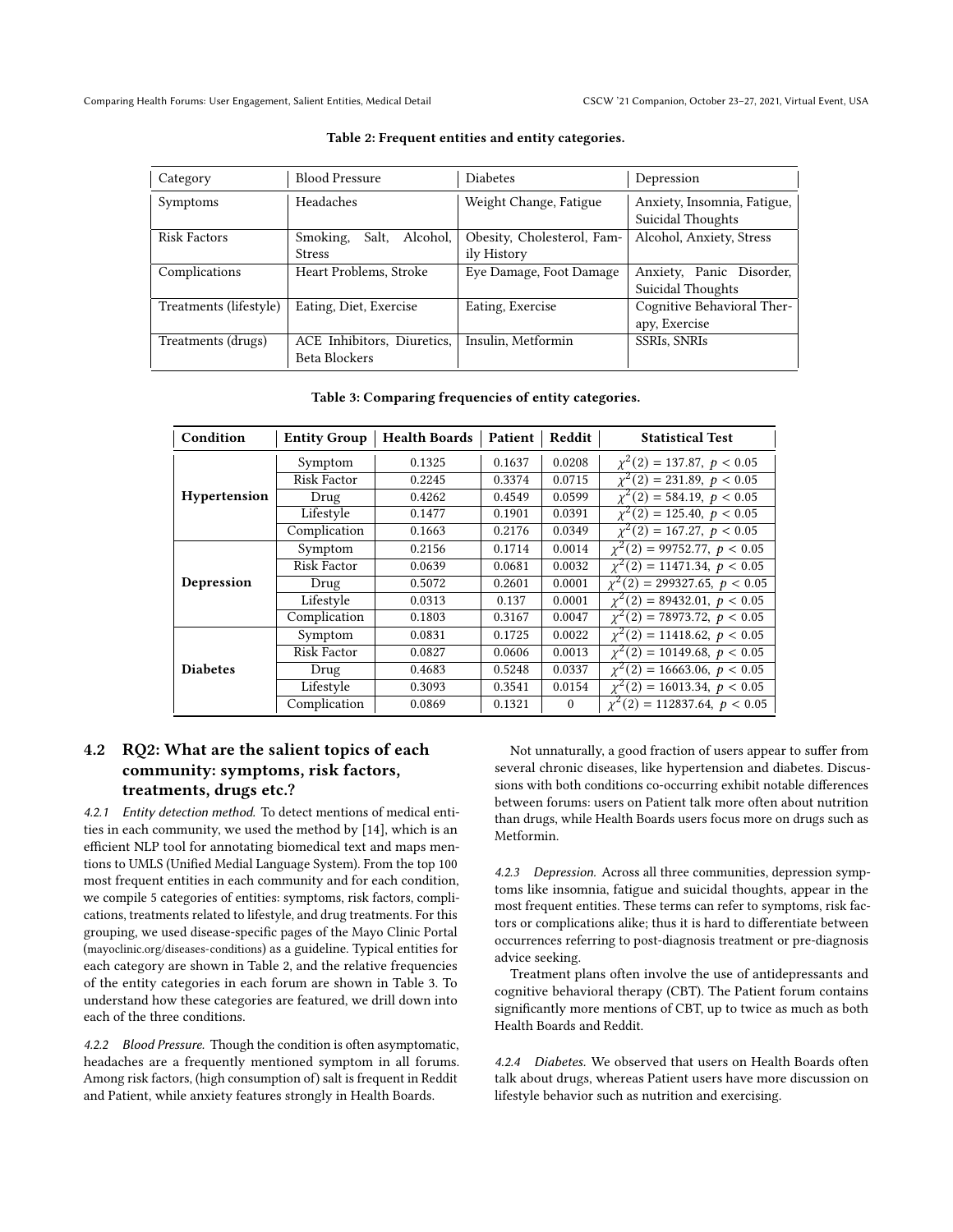The same trend shows up when comparing how users discuss symptoms like fatigue, thirst etc. Health Boards shows high cooccurrence frequencies of such symptoms with mentions of drugs, whereas Patient has them more correlated with terms like nutrition or exercise.

4.2.5 Key findings. Health Boards and Patient have a more clinical focus than Reddit, with much stronger coverage of treatment by drugs, across all three conditions. The focus of subreddits is mostly on symptoms (probably before diagnosis), risk factors (for complications) and also lifestyle issues (for prevention as well as treatment). This fits well with the broader themes and more diverse users of Reddit forums in general, whereas the two specialized communities appear to be centered on patients that are already under treatment by doctors. Between Health Boards and Patient, the fractions of drug coverage are similar, except for depression, where Health Boards has significantly higher values (to be revisited under RQ3).

# 4.3 RQ3: How much medical detail is given in each community: specific drugs and dosages?

The discussion of RQ2 showed that medical drugs are frequently mentioned, mostly in Health Boards and Patient (and to a much lower degree in the subreddits). We drilled down into which specific drugs or drug families are prevalent for each of the three conditions, and to what extent drug dosages are discussed as well.

For diabetes, unsurprisingly, Insulin and Metformin are prevalent across all forums (HealthBoards  $\rightarrow$  F(1,62160) = 240.242, p < 0.05; Patient  $\rightarrow$  F(2, 10920) = 12.251, p < 0.05; Reddit  $\rightarrow$  $F(2, 12020) = 10267.376, p < 0.05$ . For depression, if drugs are mentioned, they are dominated by the SSRI family (Selective Serotonin Reuptake Inhibitor) family which includes Zoloft, Prozac, Lexapro and others (*HealthBoards*  $\rightarrow$   $F(1, 59850) = 106.494$ ,  $p$  < 0.05; Patient  $\rightarrow$  F(1,56187) = 559.541,  $p \lt 0.05$ ; Reddit  $\rightarrow$  $F(2, 5672928) = 2.563$ ,  $p < 0.05$ ). The family of SNRI drugs (Serotonin–Norepinephrine Reuptake Inhibitor) appears less frequently, perhaps because it is a more recently developed medication. For blood pressure, on the other hand, we see significant differences between the prevalent drugs in Health Boards versus Patient: the former strongly features Beta Blockers (e.g., Metoprolol, Acebutolol) and the latter shows more ACE (Angiotensin-converting-enzyme) Inhibitors (e.g., Zestril, Univasc) (HealthBoards  $\rightarrow$  F(1,4766) = 240.242,  $p < 0.05$ ; *Patient*  $\rightarrow F(1, 1090) = 12.251$ ,  $p < 0.05$ ; *Red* $dit \rightarrow F(2, 1144330) = 10267.376, p < 0.05).$ 

Additionally, we compared drug dosages across forums. To extract this information from post texts, we identified all snippets with a numerical value followed by dosage unit such as mg, mL, puffs, drops. These are mapped to the drug mention that is closest in proximity.

For blood pressure and diabetes, no substantial differences in drug dosages were found. For depression, however, while the same antidepressants are prevalent, Health Boards and Reddit feature higher dosages. For instance, the most popular drug, Lexapro, is consumed in significantly higher dosages in Health Boards ( $\mu$  = 29.93 $mg$ ,  $\sigma = 75.74mg$ ) than in Patient ( $\mu = 17.54$ ,  $\sigma = 30.77$ )  $(t = -2.55, p = 0.01)$ . The same holds for other SSRIs like Zoloft (HealthBoards  $\rightarrow \mu = 85.91$ mg,  $\sigma = 93.21$ mg; Patient  $\rightarrow \mu =$ 78.71mq,  $\sigma = 86.33$ mq) and Prozac (HealthBoards  $\rightarrow \mu = 44.99$ mq,  $\sigma = 112.45$ mq; Patient  $\rightarrow \mu = 34.19$ mq,  $\sigma = 40.21$ mq). Between Health Boards and Reddit, no significant differences were observed.

4.3.1 Key findings. Health Boards and Patient have much higher coverage of drugs than Reddit. Depression and diabetes are largely treated with the same (families of) medications. For blood pressure, however, Health Boards and Patient exhibit two different drug families: Betablockers and ACE Inhibitors, respectively. We believe this is due to differences in regulation and medical practice in the US (Health Boards) versus UK (Patient). Regarding drug dosages, a striking observation is the significantly higher values for antidepressants in Health Boards and Reddit compared to Patient, again likely due to the different geographic foci of the respective forums.

#### 5 CONCLUSION

While there is ample work on analyzing online communities for topics like politics, discussion in health forums have received comparatively little attention. This paper is a first step to obtaining insight into the characteristics, benefits and limitations of health communities.

Among our key findings, the most notable observation is that specialized forums like Health Boards and Patient engage more on discussing medical detail like specific drugs and their dosages. In contrast, subreddits with analogous topics appear to be more diverse, with a focus on early-stage advice-seeking and mutual support. Comparing the US-based Health Boards and the UK-based Patient forum on the specific condition of depression, another key observation is that Health Boards features significantly more posts about antidepressant drugs whereas Patient devotes more attention to behavioral therapies.

Future work exploring the detailed demographics of these communities, including user attributes such as age and gender, could reveal more about their users' habits and needs. This information, combined with our initial findings, could guide the development of search and recommendation systems for patients seeking online information and support.

#### REFERENCES

- <span id="page-3-1"></span>[1] Rakesh Bal, Sayan Sinha, Swastika Dutta, Rishabh Joshi, Sayan Ghosh, and Ritam Dutt. 2020. Analysing the Extent of Misinformation in Cancer Related Tweets. In Proceedings of the International AAAI Conference on Web and Social Media (ICWSM 2020, Vol. 14). AAAI Press, Virtual Event, 924–928. [https://ojs.aaai.org/](https://ojs.aaai.org/index.php/ICWSM/article/view/7359) [index.php/ICWSM/article/view/7359](https://ojs.aaai.org/index.php/ICWSM/article/view/7359)
- <span id="page-3-0"></span>[2] Munmun De Choudhury and Sushovan De. 2014. Mental Health Discourse on reddit: Self-Disclosure, Social Support, and Anonymity. Proceedings of the International AAAI Conference on Web and Social Media 8, 1 (May 2014). [https:](https://ojs.aaai.org/index.php/ICWSM/article/view/14526) [//ojs.aaai.org/index.php/ICWSM/article/view/14526](https://ojs.aaai.org/index.php/ICWSM/article/view/14526)
- <span id="page-3-3"></span>Anne Dirkson, Suzan Verberne, and Wessel Kraaij. 2019. Lexical Normalization of User-Generated Medical Text. In Proceedings of the Fourth Social Media Mining for Health Applications (#SMM4H) Workshop & Shared Task. Association for Computational Linguistics, Florence, Italy, 11–20.<https://doi.org/10.18653/v1/W19-3202>
- <span id="page-3-4"></span>[4] Sindhu Kiranmai Ernala, Tristan Labetoulle, Fred Bane, Michael L. Birnbaum, Asra F. Rizvi, John M. Kane, and Munmun De Choudhury. 2018. Characterizing Audience Engagement and Assessing Its Impact on Social Media Disclosures of Mental Illnesses. In Proceedings of the International AAAI Conference on Web and Social Media Media (ICWSM 2018, Vol. 12). AAAI Press, Stanford, California, USA, 62–71.<https://ojs.aaai.org/index.php/ICWSM/article/view/15027>
- <span id="page-3-2"></span>[5] Amira Ghenai and Yelena Mejova. 2018. Fake Cures: User-centric Modeling of Health Misinformation in Social Media. PACMHCI 2, CSCW (2018), 58:1–58:20. <https://doi.org/10.1145/3274327>